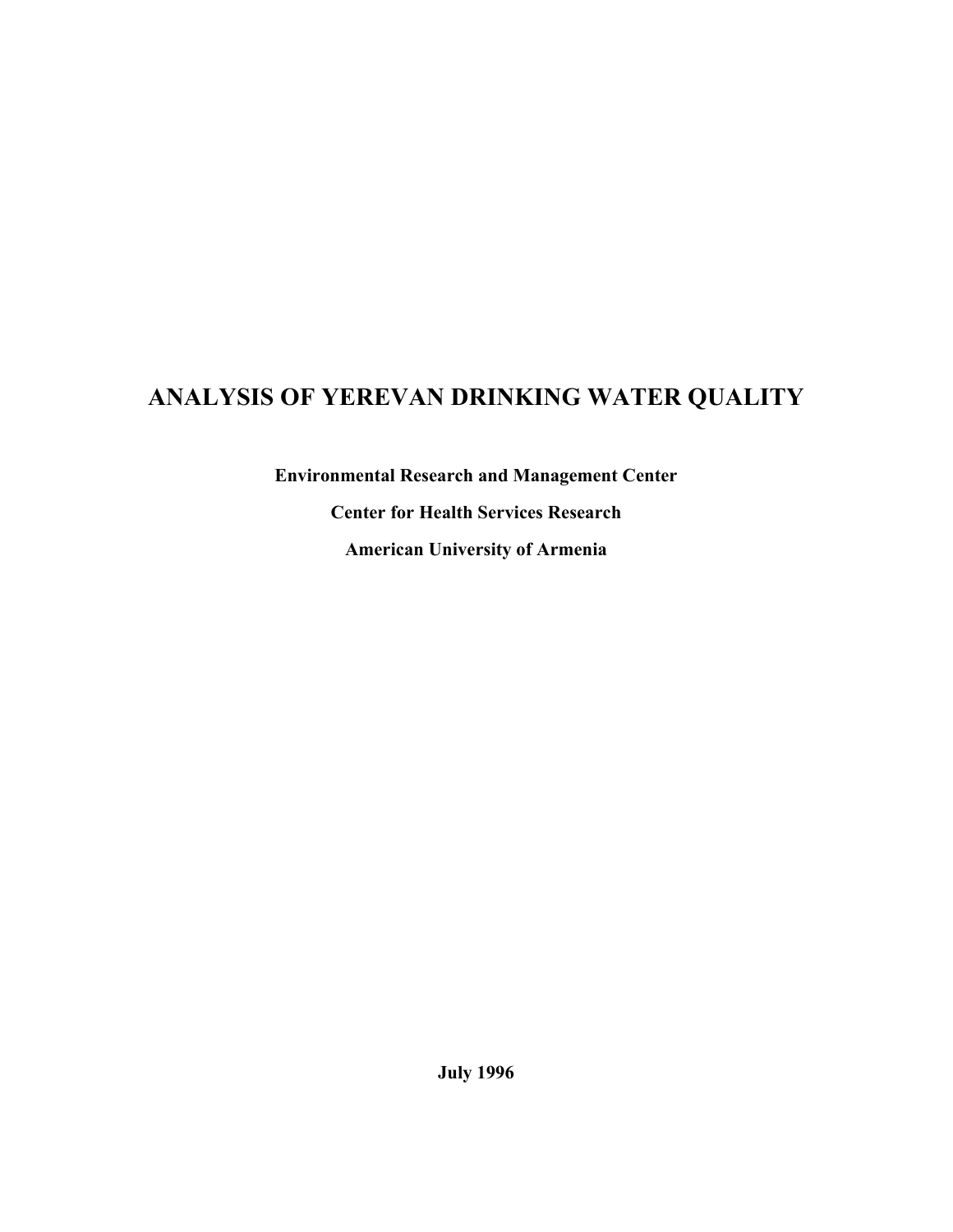#### **ABSTRACT**

Since one of the most important public health measures is drinking water quality, it is priority for investigations in any country throughout the world. There are two major water quality concerns: chemical contamination, arising from natural and anthropogenic sources, which pose chronic health risks; and microbiologic, which is responsible for many of the acute disease outbreaks in the world (Nash, 1993).

The purpose in conducting a second phase of the Yerevan Water Quality Study was to verify the findings of prior investigations provided in late 1995. The study consisted of collecting 64 water samples from the eight districts in the city of Yerevan. The results show that the most serious problem of Yerevan drinking water is contamination by microorganisms (total and fecal coliforms). Coliform bacteria were detected in 34.4% of samples (N=22) at a count of more than 3 MPN/l (Most Probable Number in 1 liter) of which 45.5% contained fecal coliforms, which is 15.6% of all samples. The results of other microorganisms (Giardia liamblia and Salmonella) were negative in all analyzed samples. Chlorine was detected in varying concentrations and in many samples was absent suggesting that chlorination should be better controlled, which could lead to lower levels of bacteria in some cases.

Two samples exceed the US EPA (Environmental Protection Agency) and GOST (the former standards of the USSR) standards for total dissolved solids. Toxic organic compounds (VOCs and THMs) were detected, but at concentrations below their respective MCLs. Fluoride levels are below the recommended optimal levels. These results prove the need for universal water fluoridation program in Yerevan as a first dental public health intervention.

These results indicate that sanitary control and water supply system maintaining organizations should improve the monitoring system of water quality.

#### **INTRODUCTION**

Drinking water quality has become a serious problem in Yerevan during recent years. Some cases of diarrheal diseases were registered in several districts of Yerevan due to using of pipe water. The latest outbreak of 500 cases of enteric diseases were reported in Khorurtayin and Shengavit districts of Yerevan in April 1996 (Department of Statistics and Sanitary-Epidemiology Control Department of Ministry of Health of Republic of Armenia). According to preliminary data of ERMC and CHSR of the AUA, some parameters exceed EPA and GOST acceptance levels (Kurkjian et al., 1995). These were included bacteriological (coliforms), some inorganic (nitrates, total dissolved solids), and organic (trihalomethanes, VOCs) parameters. The results of this first study merited follow-up analyses.

Yerevan drinking water sources are groundwater sources of which 9,710 liters are from springs and 7,740 liters originate under artesian conditions. The sources of drinking water differ for each district. Engineers have estimated that 30-50% (or greater) of water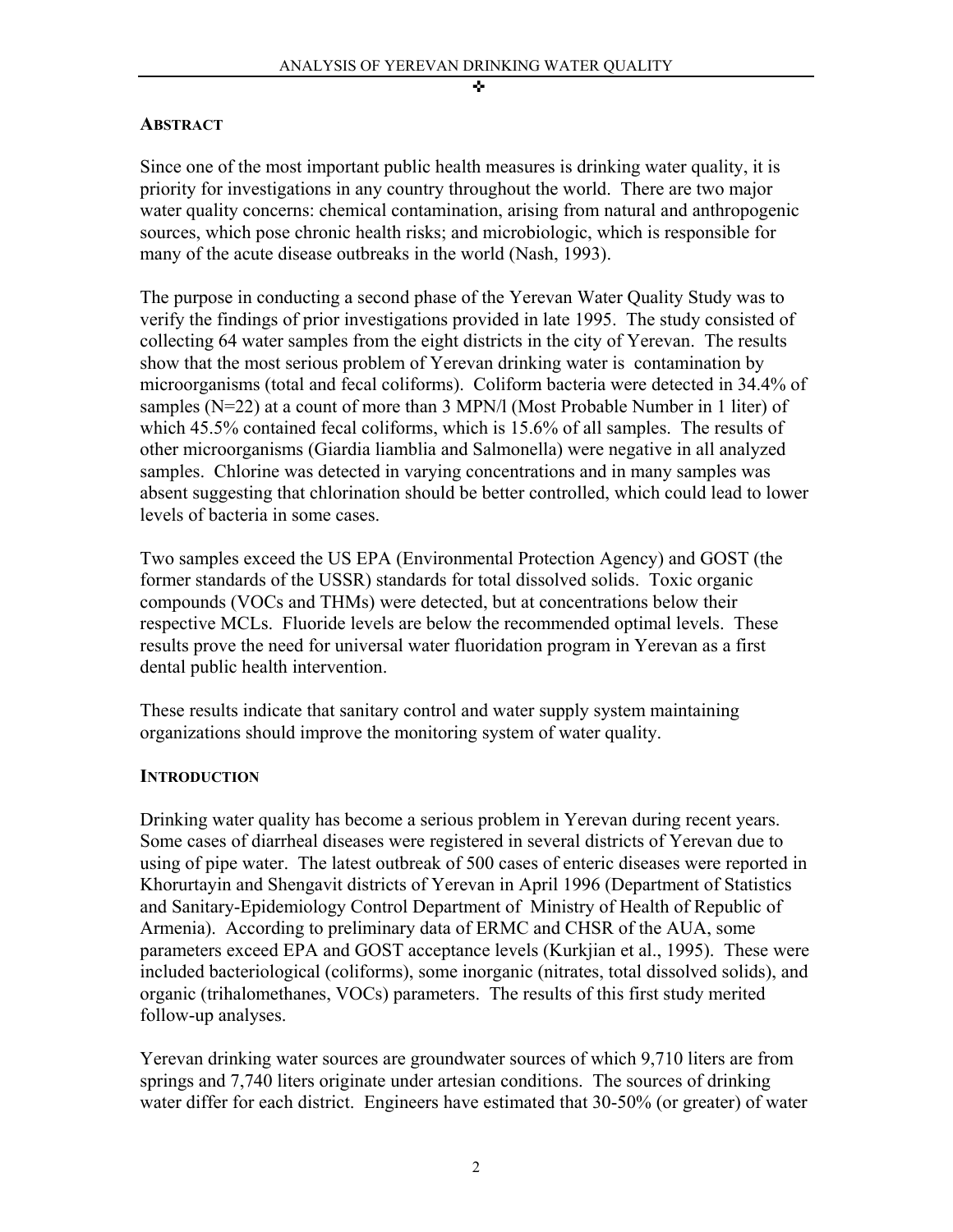supply is lost due to leaks in water pipes. The water distribution and sanitary systems are in poor condition. Water mains and sewage lines are corroding and leaking, and microbial contamination of drinking water is resulting.

The only treatment for drinking water in Yerevan is chlorination, which is provided irregularly. There is a large possibility for contamination from industrial discharges, runoff from agricultural lands, and cross-contamination of water and sewage lines.

### **YEREVAN DRINKING WATER SUPPLY SYSTEM**

Yerevan obtains its water for domestic use from groundwater sources (Table 1). All sources are essentially outside the city and within a radius of 60 km from the city (Sanasarian, 1995). Drinking water is transmitted from 11 pumping stations to the city through 25 transmission mains with a total length of 734 km. The total length of the drinking water distribution network in Yerevan is 1,930 km. There are more than 1,000 local pumps for houses. At present, Yerevan is divided into 26 drinking water distribution zones

### **METHODS AND MATERIALS**

Drinking water was collected from taps at different locations and times from homes, apartments and public water fountains in Yerevan. The water sources have been identified and water distribution maps have been reviewed in order to determine which facilities service the various districts in Yerevan, and to determine the locations of loops and storage areas. A sampling plan has been developed to identify specific locations for sample collection. The sampling may be biased due to water distribution schedules, and refusal to be allowed to collect water samples (total 22). Response rate was 75.3%.

Water samples were collected on May 6, 7, 13 and 14, 1996, from 16 different points each day located in the eight separate districts of the city: Khorurtayin, Miasnikian, Spandarian, Arapkir, Erebouni, Mashtots, Shahumian, and Shengavit. Eight samples were obtained from different points in each of the eight districts (total 64). Each sample was collected in separate, pre-cleaned jars after a 2-3 minute flush. Each sample was approximately 0.5 liter in volume. Water samples for VOCs' analysis were preserved by 0.2 ml HCL per one liter and for nitrates by 2 ml  $H_2SO_4$  per one liter. Special jars were requested from the US for these parameters. Bacteriological samples were collected with special latex gloves to avoid cross-contamination. Sampling protocol and chain of custody documentation were maintained throughout.

The following parameters were measured: Physical and chemical parameters (field determined):

- 1. temperature
- 2. pH
- 3. conductivity
- 4. salinity
- 5. turbidity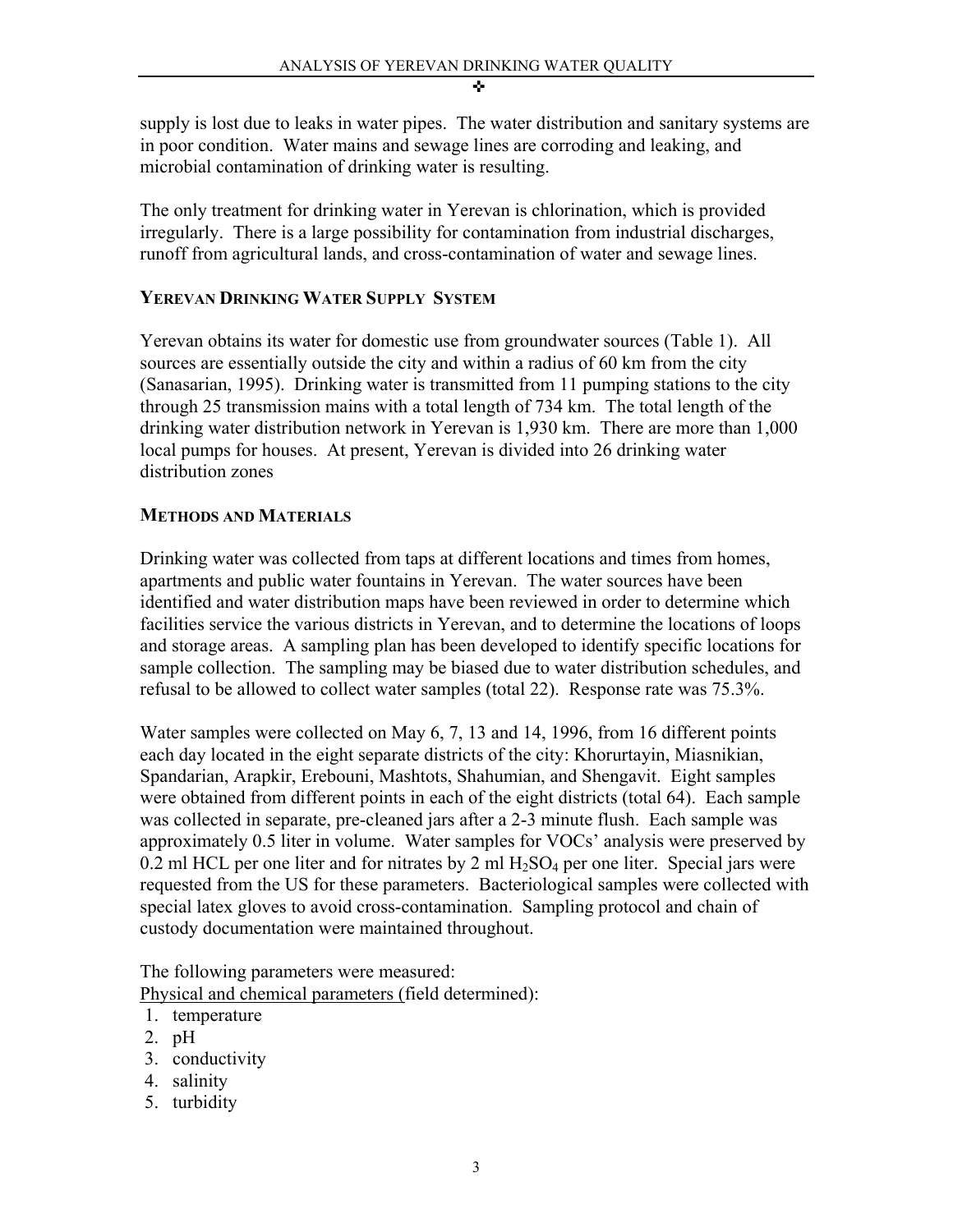6. dissolved oxygen

Inorganic compounds:

- 1. nitrates
- 2. total dissolved solids
- 3. fluoride
- 4. free available chlorine  $(Cl<sub>2</sub>, HClO, ClO<sup>-</sup>)$
- 5. combined available chlorine  $(Cl_2, NH_2Cl, NHCl_2)$

## Microorganisms

- 1. total amount of coliforms;
- 2. fecal coliforms (only for samples with high total coliform results);
- 3. protozoa Giardia lamblia;
- 4. salmonella

Organic contaminants

1. total amount of Volatile Organic Compounds (VOCs), including trihalomethanes (THMs).

The content of free chlorine was determined in all 64 samples by "Chlorine free, CN-70- T" analyzer. Physical parameters (pH, conductivity, turbidity, dissolved oxygen, temperature and salinity) of drinking water were analyzed by U-10 (HORIBA) water quality checker for all 64 samples. The sampling and analysis were carried out according to methods of GOST and EPA.

The samples were collected by investigators of ERMC of the AUA and the Armenian Republican Center for SanEpidemiologic control. The analyses were performed in the laboratories of the Armenian Republican Center for SanEpidemiologic Control. Some randomly chosen samples for nitrate and TDS (8 samples each), and organic parameters (16 samples) were determined in the US (Environmental Health Laboratories in South Bend, IN).

## **LABORATORY METHODS**

- 1. *Method of sanitary bacteriological analysis:* The basis of this test is to detect aerobic or facultative anaerobic, Gram-negative, rod-shaped, non-spore-forming bacteria that ferment lactose with the production of acid and gas within 24 to 48 hours of incubation at  $35^{\circ}$ C. The membrane filter test (MFT) is done by filtering a 100 ml sample through a membrane filter that retains the bacteria. The membrane is placed on the surface of coliform medium in a petri dish and incubated for 24 hours at  $35^{\circ}$ C. If coliforms are present, they will produce characteristic colonies on the surface of the membrane that can be readily counted with the unaided eye or under a low-power microscope.
- 2. *Method for determination of combined available chlorine.*
- a) Water samples are collected according to GOST 4979-49 and GOST 2874-73.
- b) The quantity of water samples must be no less than 500 ml.
- c) Samples are not preserved and must be determined directly after the collection.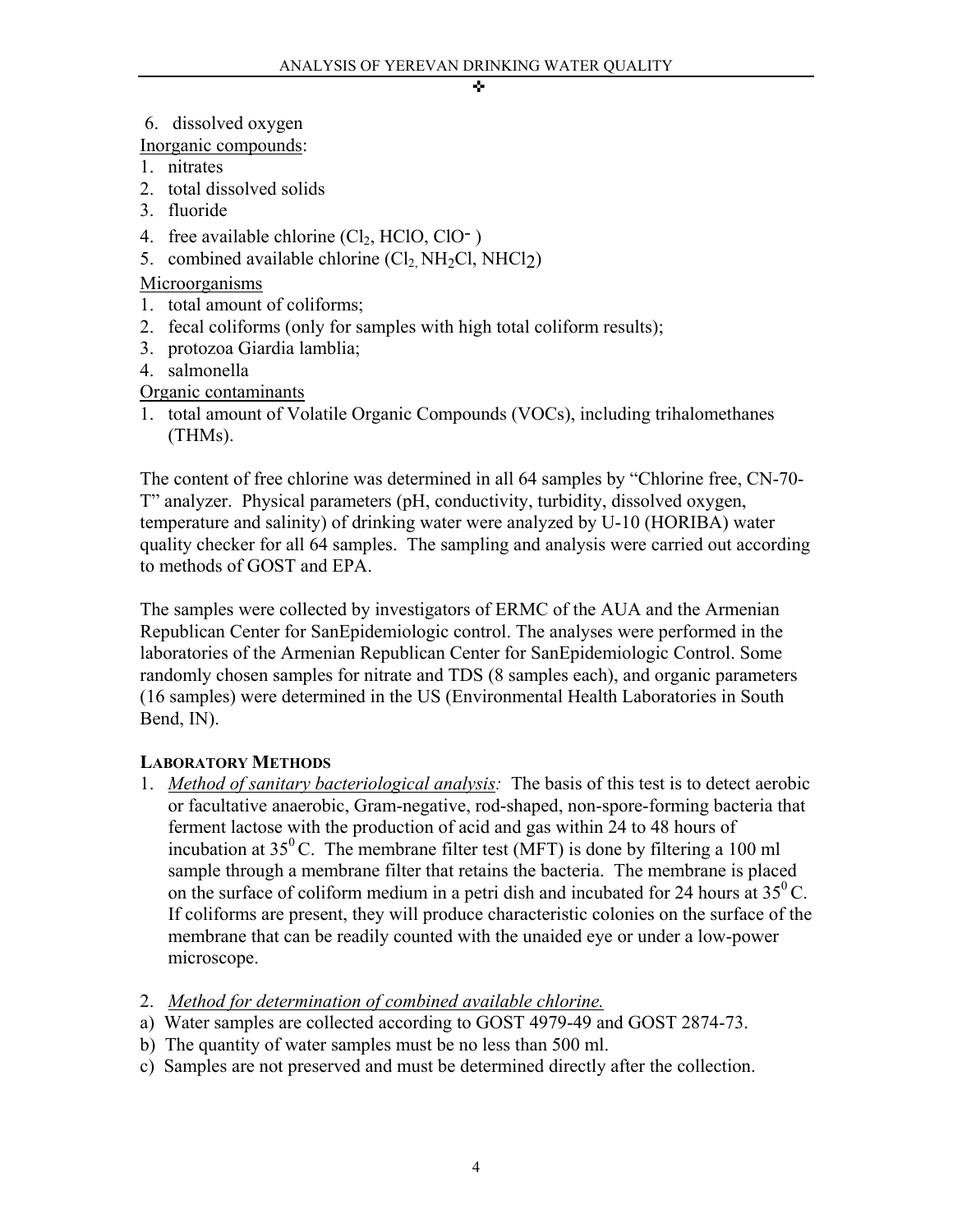This test is based on the ability of different types of chlorine to change the colorless diethilparaphenlendiamin to stained type, which is again changed to colorless type by the iones of iron.

### 3. *Method of photometric determination of fluoride content*

- 1. Samples of water are collected according to GOST 24481-80.
- 2. The volume of water samples must be no less than 200ml.
- 3. Samples are collected into plastic jars and are not preserved.

 This method is based on the ability of fluoride to form blue, soluble compound which consists of lantan, alizarincomplexon and fluoride.

## 4. *Method for determination of total solids content.*

 The amount of dry residue characterizes the total content of dissolved, non-volatile mineral and partly organic compounds.

1. Samples of water are collected according to GOST 2874-82 and GOST 4979-49.

2. The volume of water sample must be no less than 300 ml.

Determination of dry residue is performed on the day of sample collection.

250-500 ml of filtered water is evaporated in pre-dried china cup. Then the cup with dry residue is placed in the thermostat at the temperature of 10ºC and dries until mass is constant.

## **RESULTS AND DISCUSSION**

The results of the field-determined parameters are presented in Table 2. The pH of most of the samples was greater than 7.0; all the samples tested within EPA's allowable limits (6.5 - 8.5). The turbidity of all samples is equal to zero, with the exception of one sample, where turbidity is four. It is higher than EPA's MCL, but it is within acceptable limits of WHO (Table 2). Salinity and conductivity are within the lowest levels. Dissolved oxygen varies from 6.95 to 13.49 mg  $O<sub>2</sub>/l$ .

The results of the inorganic analysis are presented in Table 3. Total dissolved solids for two samples (samples 13, 36) exceed the EPA's MCL of 500 mg/l (Table.3); nevertheless, this does not appear to be a serious problem because they do not exceed WHO's acceptable limit of 1000 mg/l.

Although nitrogen is an essential element for all forms of life, studies have shown that excessive levels of nitrate greater than 10 mg/l in drinking water may cause infant methemoglobinemia, or "blue-baby syndrome", in which the oxygen-carrying capacity of hemoglobin is blocked, or results in the formation of nitrosamines which are potential digestive tract cancers (Nash, 1993).

The major sources of nitrogen are industrial and urban waste, as well as nitrogen fertilizers and manure in agriculture, which are widely used in Armenia. It is also known that levels of nitrate are generally much higher in ground waters than in surface waters (Nash, 1993). Yerevan drinking water sources are ground water sources, and consequently this investigation has undertaken a more detailed analysis for nitrates.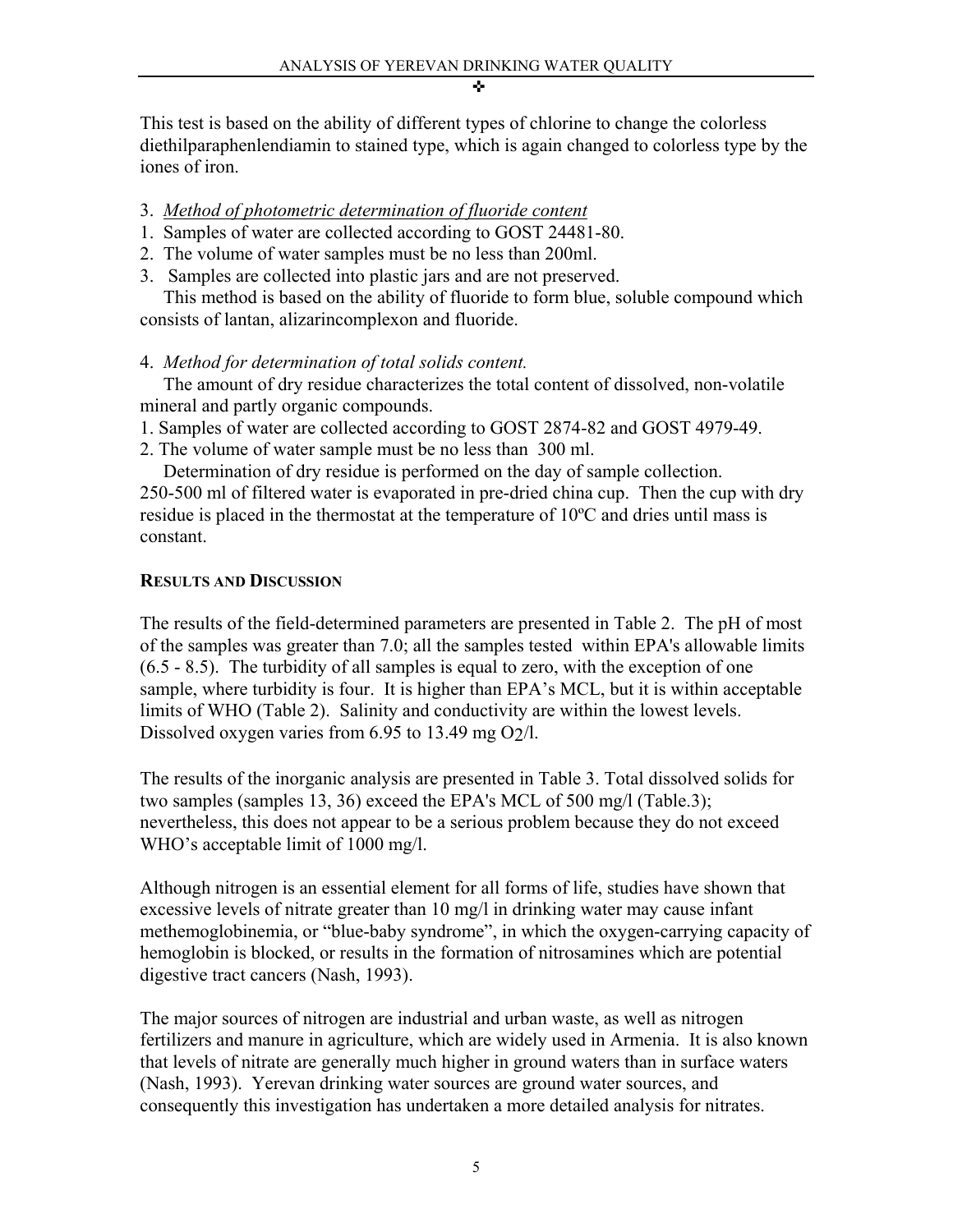Eight samples from 64 were analyzed in the USA laboratories for cross verification. All results for nitrate nitrogen are within acceptable limits (10 mgN/l). It should be noted that a difference in nitrogen concentrations was detected for four samples analyzed in the Armenian and the U.S. laboratories (Tables 3 and 4). The results from the analysis conducted in Yerevan for samples 3, 11, 26, and 35 are lower than the results of the U.S. laboratory, but both results are below the MCL.

Fluoride analysis was provided only for 35 randomly selected samples (Table 3). The concentration of fluoride detected in the samples is below the optimal level. The results range from 0.10 to 0.44 mg/l (Table 3 ). These results are approximately in the same range as results from the first study of drinking water in Yerevan (Kurkjian et al., 1996). The recommended optimal level of fluoride in community drinking water is 0.7 to 1.2 mg/l, depending on the area's climate.

Fluoride is a normal constituent of all diets and is an essential nutrient. When the concentration is optimum, the caries rate in children is 60% to 65% below the rates in communities with little or no fluorides in their water supplies (Okun, 1991). Preliminary studies in Armenia have shown high level of caries among the Armenian population, especially among children (Armenian Ministry of Health, Department of Statistics 1995). Excessive fluorides in drinking water supplies produce unsightly dental fluorosis, which increases with increasing fluoride concentration. The optimal fluoride level in drinking water differs from place to place, varying with amounts of fluorides in food and with climatic conditions, because the amount of water and therefore the amount of fluoride ingested by children is influenced by temperature (Okun, 1991). Today, 64% of the people in the U.S. who obtain water from a community water supply drink fluoridated water (U.S. Department of Health and Human Services 1988). More than 150 published fluoride studies worldwide, spanning more than 40 years, have documented the efficacy, safety, and cost-effectiveness of community water fluoridation.

Analysis for free and combined available chlorine was also performed (Table 2). Combined available chlorine is the total amount of free chlorine, mono- and dichloramines (NH<sub>2</sub>Cl, NHCl<sub>2</sub>). The chlorination which is often used to disinfect public water supplies, may cause reactions with organic contaminants and lead to the formation of new dangerous compounds (Montgomery, 1985; Jorgensen, 1989). Therefore, is very important to keep chlorination level at an acceptable concentration.

Combined available chlorine was not detected in all 64 samples. In one sample (sample 1) the concentration of free chlorine is 1.5, which is three times higher than GOST standards (0.3-0.5 mg/l); and in two samples (samples 7 and 8), the concentration of free chlorine is 0.3-0.4 mg/l, which is within the range limits of GOST standards. In nine samples the free chlorine was not detected (Table 2).

Total coliform measure remains the most useful indicator of drinking water microbial quality (Drinking Water and Health, 1977; Tate 1990). Different types of E. coli have been identified as causes of outbreaks of diarrhea, which in complicated cases can cause death (Cliver, 1990). The preliminary study conducted in 1995 in Yerevan revealed the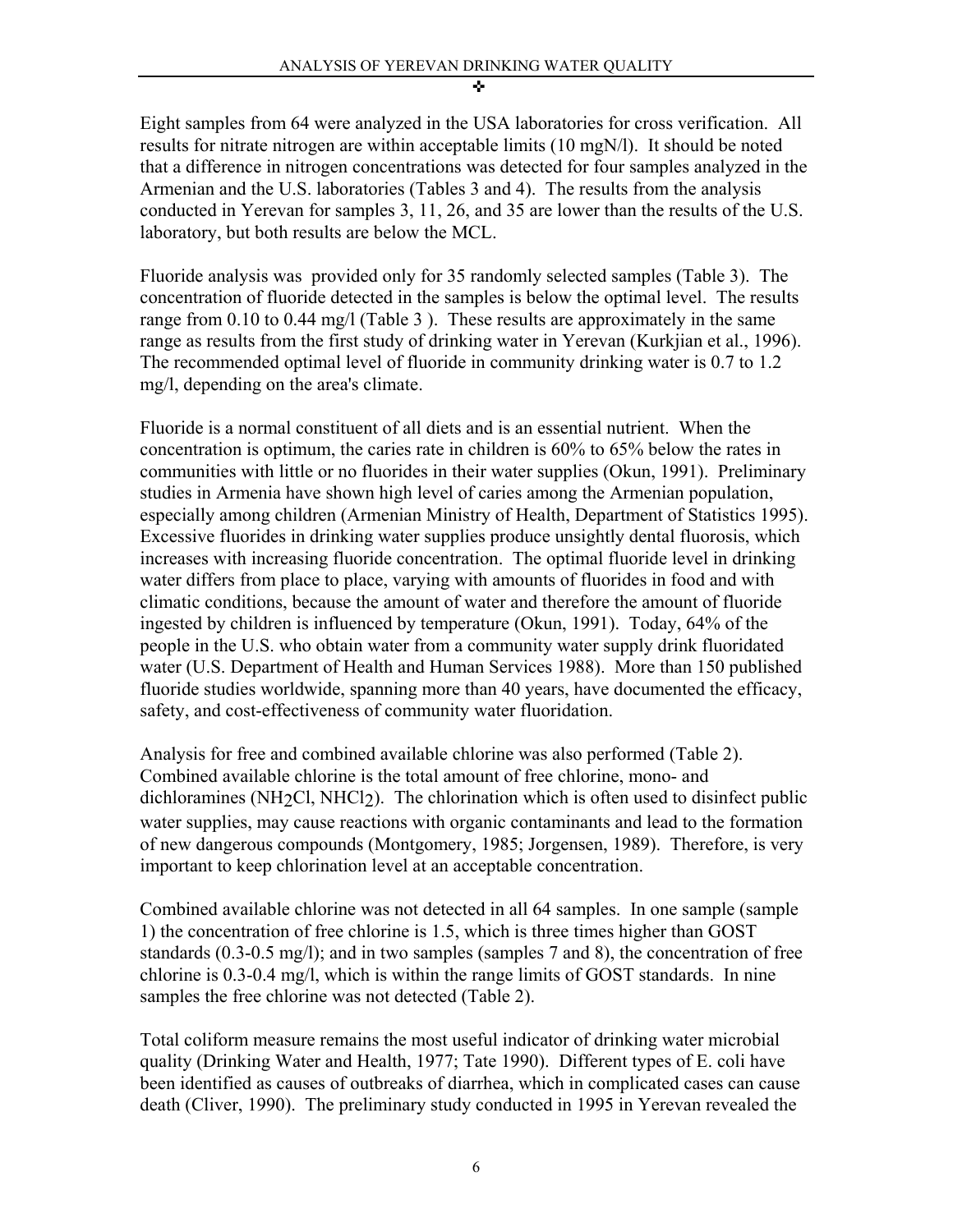problem of contamination of drinking water in Yerevan by sewage water (Kurkjian et al., 1996). Coliform bacteria were detected in 22 samples (34.4%) at a count of more than 3 MPN/l (most probable number per one liter). The coli-index in these 22 samples varies from 4 to 240. Samples with a high amount of coliform were with a very low level of chlorine except for sample 1, where free chlorine was detected at a level of 1.5 mg/l, which is higher than GOST's acceptable limit.

All samples with coli-index higher than 3 were tested for fecal coliform. Fecal coliforms provide stronger evidence of the possible presence of fecal pathogens than do total coliforms. Fecal coliforms are a subgroup of total coliforms, distinguished in the laboratory through elevated temperature tests (43 to  $44.5^{\circ}$ C, depending on the test). Fecal coliforms were detected in 10 of the samples from 22 (45.5%), which is 15.6% of all samples. The presence of fecal coliform in water indicates that in some places drinking water is contaminated by the sewage system. It is highly likely that coliforms are entering the distribution system through water line breaks; coliform colonies may also occur where pipes are corroded or in storage areas. Furthermore, water temperature above 50 F accelerates growth of certain organisms; therefore, results of samples collected during summer months exhibit higher numbers of microorganisms than samples collected during winter time (Kurkjian et al., 1996).

It is apparent that the chlorination method currently employed does not provide appropriate control, which leads to variations in chlorine concentration. The analytical results indicate that coliform bacterial contamination is occurring, and residual chlorine is not present in sufficient concentration to disinfect the drinking water that reaches the public through the distribution system.

Giardiasis, caused by a flagellated protozoa, Giardia lamblia, has emerged as one of the most important waterborne infectious diseases in the world. All samples were analyzed for G. lamblia. It was not detected in all 64 samples. All samples were also analyzed for Salmonella. There is not Yerevan drinking water contamination by Salmonella according to this current study (Table 3).

The results of drinking water analysis for organic parameters are presented in Table 5. The analyses for 16 samples were performed in USA laboratories. Ten different types of trihalomethanes (THMs) and VOCs were found. In two samples (samples 19 and 22) the analyses do not reveal a detectable level of THMs and VOCs. The analysis for 14 samples reveal detectable levels of THMs and VOCs, but in all samples the results are less than their current respective MCLs (Table 5). The most frequently detected organic products in Yerevan drinking water are bromoform and dibromochloromethane, the former of which was revealed in 14 samples and the latter in 12 samples (Table 5). Significantly, there is a dramatic difference between the chloroform levels detected during the first study and this one. In the first study, detected chloroform levels were analyzed from only two samples, with levels of 48 and 65 µg/l. Though within acceptable limits of EPA (100ug/l), they are significantly higher than acceptable limits of WHO (30  $\mu$ g/l) (Kurkjian et al., 1996). In this study the chloroform was detected from 16 samples. Only in two samples (samples 35 and 38) the concentrations were 0.1 and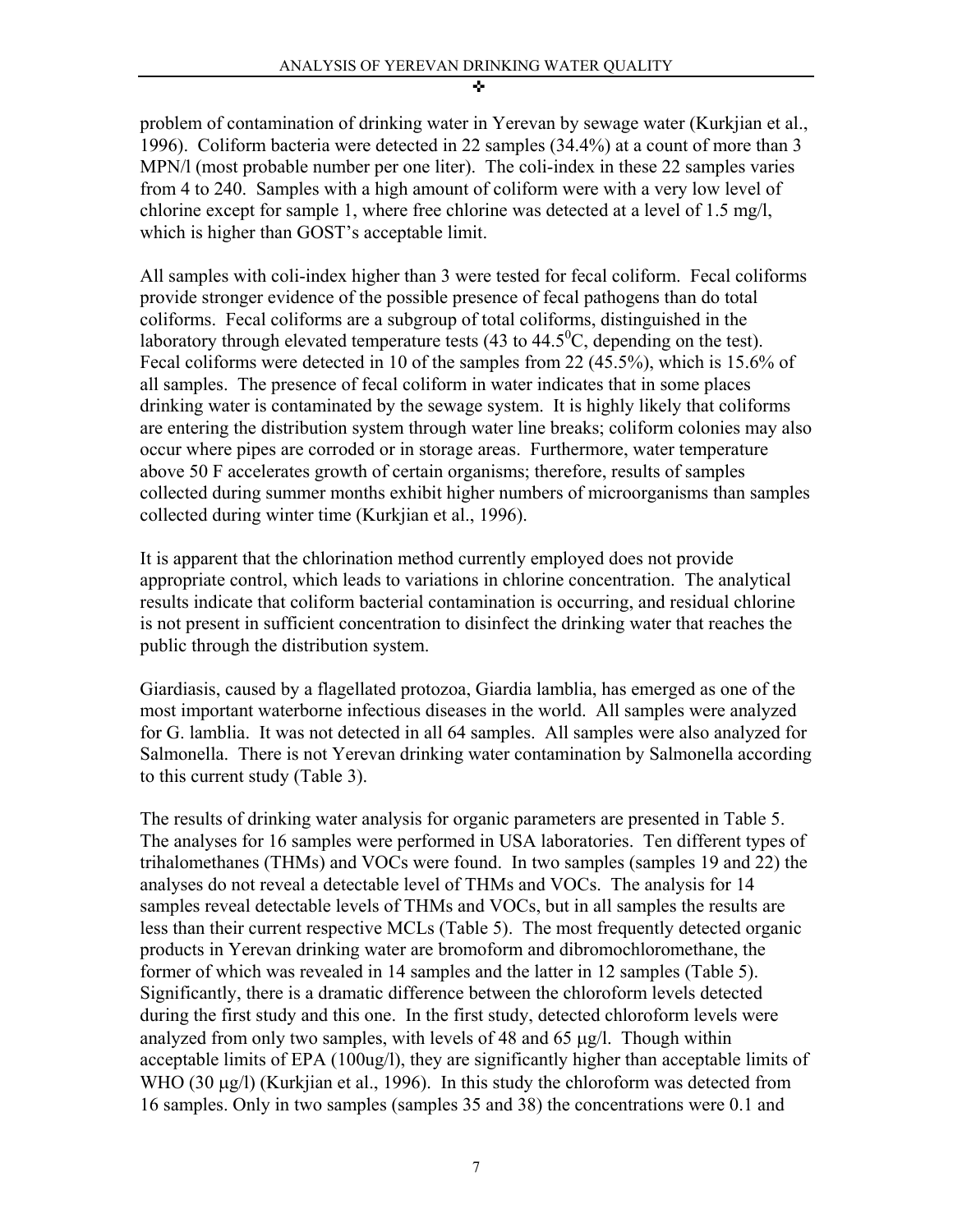0.2 µg/l respectively (Table 5). This difference of detected chloroform levels can be explained by a different quantity of residual chlorine, because chloroform is a by-product of chlorination, or by pipe brakes where chloroform can enter the water system from waste water as a degradation product of carbon tetrachloride.

As is mentioned above the chlorination which is often used to disinfect public water supplies, may cause reactions with organic contaminants and lead to the formation of new dangerous compounds, which are suspected carcinogens. The THMs are also associated with a wide array of subtle health effects, such as fatigue, irritability, nausea, and irritation of the eyes, lungs, and skin that could easily be attributed by medical personnel to many other causes (Jorgensen, 1989).

### **CONCLUSIONS**

The comprehensive drinking water analysis presented above provides data about risks to public health in Yerevan. The study shows that some contaminants exceed the U.S. Environmental Protection Agency's MCLs and the GOST standards; other results did not exceed MCLs, but indicate the presence of toxic organic compounds (VOCs and THMs).

Total dissolved solids for two samples exceed the EPA's MCL of 500 mg/l; nevertheless, this does not appear to be a serious problem because they do not exceed WHO's acceptable limit of 1000 mg/l.

All results for nitrate nitrogen are within acceptable limits (10 mgN/l). It should be noted that a difference in nitrogen concentrations was detected for four samples analyzed in the Armenian and the U.S. laboratories. Nitrates in drinking water can be a serious problem and should be continually monitored.

The fluoride levels detected are well below the optimum level. The results indicate that a water fluoridation program should be developed by public health authorities as a preventive technique to reduce dental caries.

The serious problem for Yerevan drinking water is the presence of coliforms. Coliform bacteria were detected in 22 samples (34.4%) at a count of more than 3 MPN/l (most probable number per one liter). The coli-index in these 22 samples varies from 4 to 240. Fecal coliforms were detected in 10 of the samples from 22, which is 15.6% of all samples. The presence of fecal coliform in water indicates that water is contaminated by the sewage system. Samples with a high amount of coliform were with a very low level of chlorine except for one sample. The chlorination method currently employed does not provide appropriate control, which leads to variations in chlorine levels and in many locations, chlorine was undetectable.

Coliform should be monitored, and where detected, the water should be resampled and analyzed for fecal coliform, E. coli and other bacteria, protozoans, and viruses. Based on the results, further action may be warranted.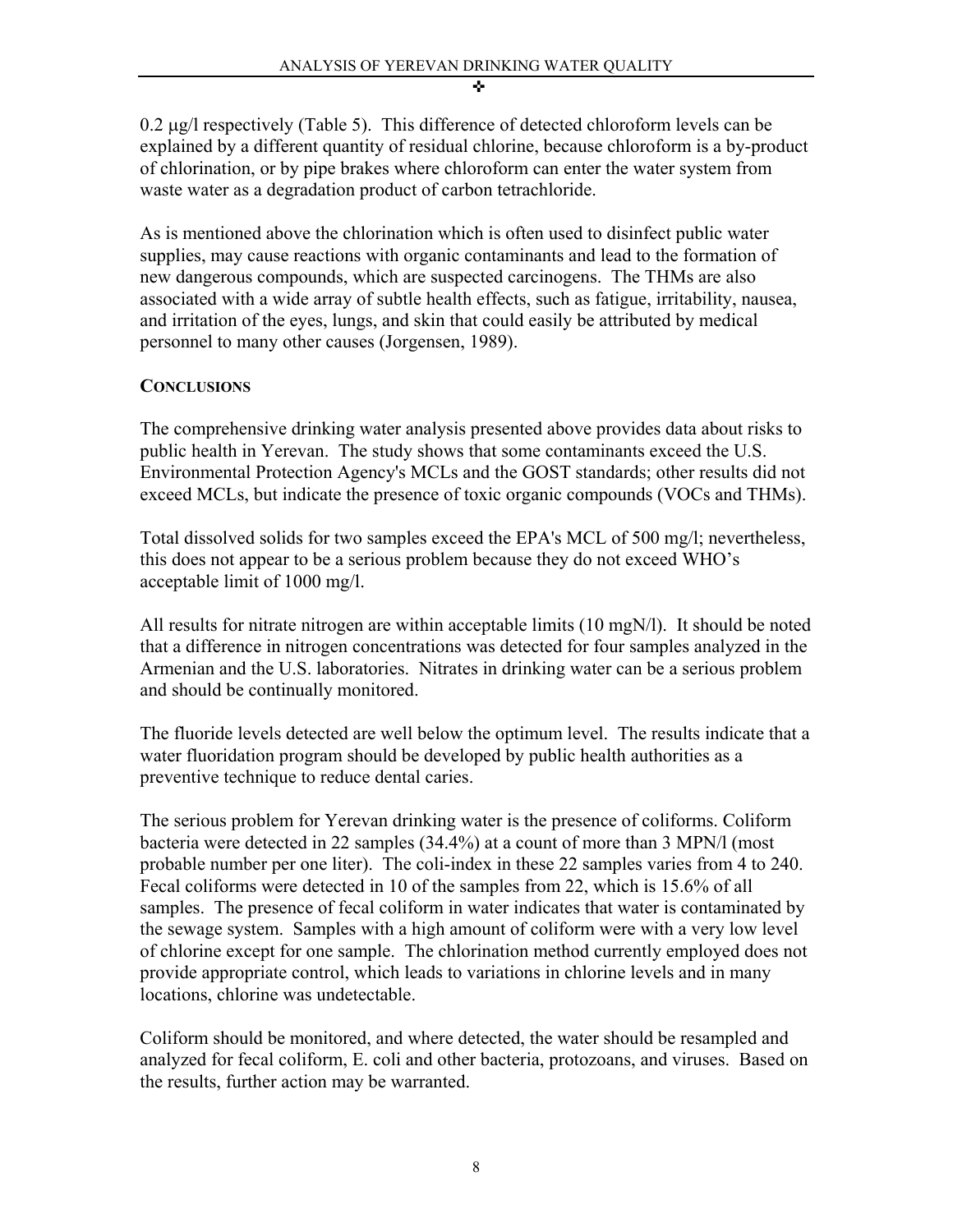Total THMs are within the MCL levels. Ten different types of trihalomethanes (THMs) and VOCs were found. The most frequently detected organic products in Yerevan drinking water are bromoform and dibromochloromethane, the former of which was revealed in 14 samples and the latter in 12 samples. Even though VOCs in this study did not exceed the MCLs, individual organic compounds should be targeted for analysis in subsequent studies as very low levels of certain organic chemicals in drinking water are suspected or known to cause cancer and other maladies. The source(s) of VOCs should also be determined.

Finally, development of a water-quality management plan is the first and most important step toward water pollution control. A plan should be developed and implemented which consists of the protection of water sources from contamination, and appropriately treating drinking water prior to use.

#### **REFERENCES**

- 1. Cliver, D.O. 1990. Foodborne Diseases, San Diego, California.
- 2. Drinking Water and Health, 1977. Safe Drinking Water Committee, National Academy of Sciences, Washington, D.C.
- 3. Jorgensen, E. P.1989. "The poisoned well": New strategies for groundwater protection, Washington, D.C.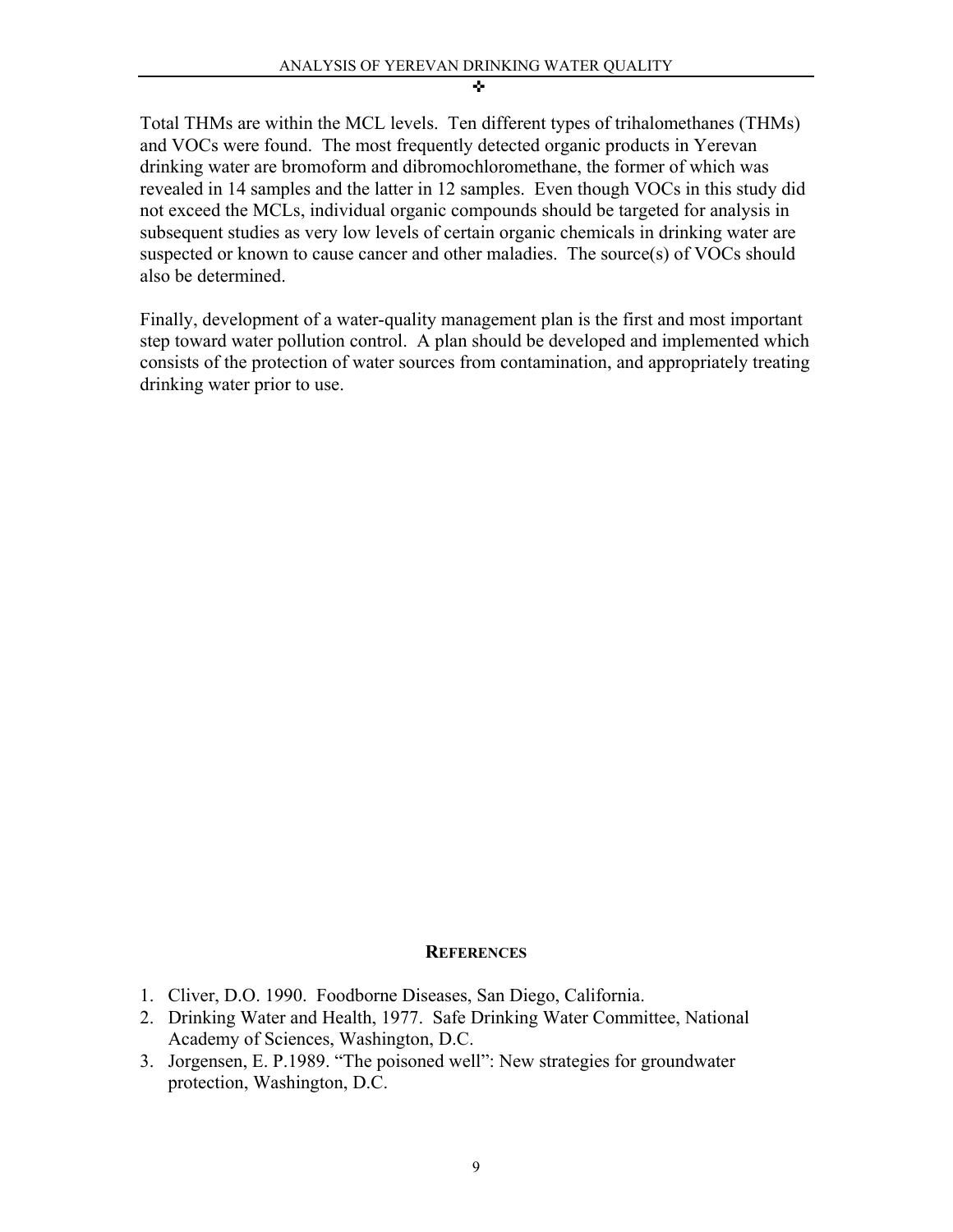- 4. Kurkjian, R. et al., 1996. Yerevan Drinking Water Quality: A Preliminary Assessment//AMPHR, Vol.4, No.4.
- 5. Montgomery, M.J.,1985. Water Treatment Principles and Design, New York.
- 6. Nash, L., 1993. Water quality and health. In "Water in crisis: A guide to the World's fresh Water Resources", edited by Gleick P.H., New York, Oxford.
- 7. Okun, D.A., 1991. Water Quality Management. In "Public Health and Preventive Medicine", edited by Maxi-Rosenau.
- 8. Sanasarian A., 1995. Present Status of the Water Sectors in Yerevan; Drinking Water Supply, Sewerage, and Wastewater Treatment.
- *9.* Tate, C. 1990. Health and aesthetic Aspects of Water Quality, Water Quality and Treatment, McGrew-Hill, Inc.

| <b>Sources</b>               | Capacity $(m^3/s)$ | <b>Remarks</b>      |  |  |
|------------------------------|--------------------|---------------------|--|--|
| $\parallel$ 1. Araratian 1,2 | 3,150              | Artesian well water |  |  |
| $\parallel$ 2. Araratian 3,4 | 4.590              |                     |  |  |
| $\vert$ 3. Katnakhpyur       | 2.850              | Spring water        |  |  |

*Table 1. Yerevan drinking water sources.*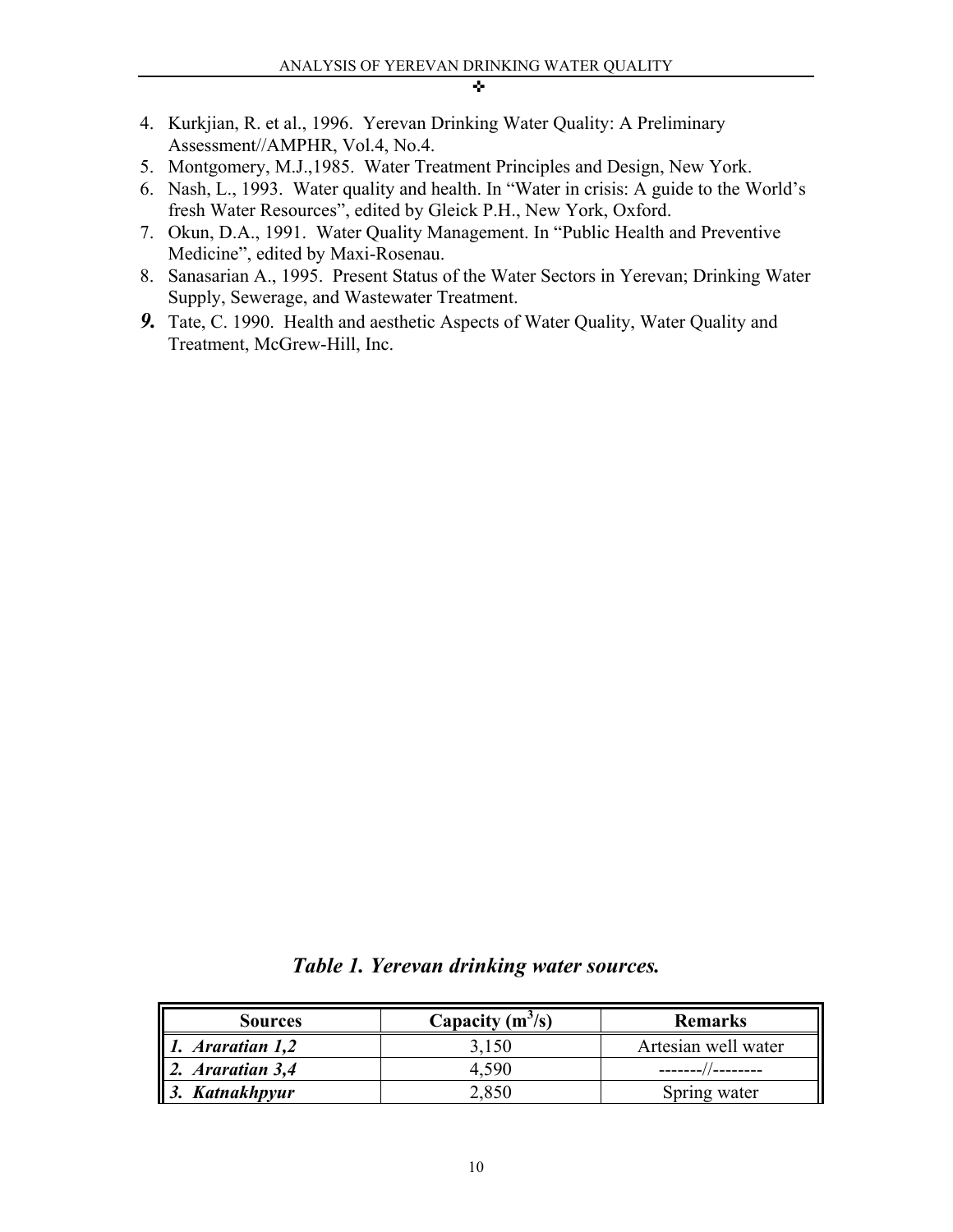| <b>Total</b><br>II             | 17,450 |  |
|--------------------------------|--------|--|
| 11. Dzorakhpyur                | 70     |  |
| 10. Dsaravakhpyur              | 240    |  |
| $9.$ Arindj                    | 310    |  |
| 8. Arzakan-Gyumush             | 1,200  |  |
| $\parallel$ 7.<br><b>Garni</b> | 1,340  |  |
| <b>Aparan</b>                  | 1,090  |  |
| $\vert$ 5. Shor-Shor           | 810    |  |
| $\sqrt{4}$ .<br>Arzni          | 1,700  |  |

*Table 2. Yerevan drinking water physical parameters* 

|            | Sample $#$   Temperature<br>$\rm ^{(0}C)$ | pH          | <b>Dissolved</b><br>oxygen<br>(mg O <sub>2</sub> /l) | Conductivity<br>(mS/cm) | <b>Turbidity</b><br>(NTU) | <b>Salinity</b><br>(%) |
|------------|-------------------------------------------|-------------|------------------------------------------------------|-------------------------|---------------------------|------------------------|
| <b>EPA</b> | $\overline{\phantom{a}}$                  | $6.5 - 8.5$ |                                                      |                         | 1(monthly)                |                        |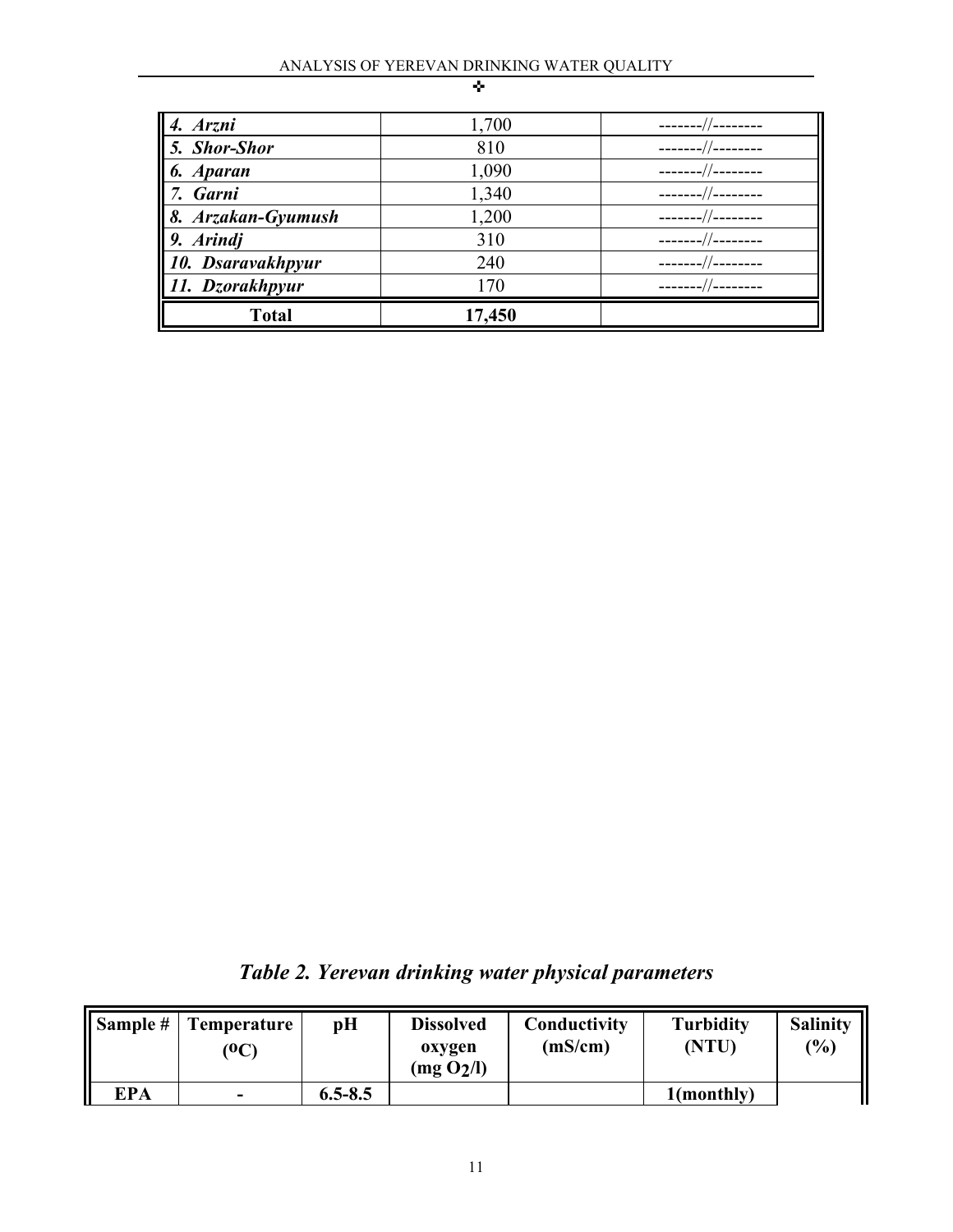|  | m. |
|--|----|
|  |    |
|  |    |

| <b>WHO</b>     |      | $6.5 - 8.5$ |                           |       | $\leq 1$ to 5    |      |
|----------------|------|-------------|---------------------------|-------|------------------|------|
|                |      |             | Erebuoni district         |       |                  |      |
| $\mathbf{1}$   | 15.8 | 7.09        | 9.45                      | 0.523 | 4                | 0.02 |
| $\overline{2}$ | 15.7 | 7.09        | 11.11                     | 0.503 | $\overline{0}$   | 0.02 |
| 3              | 15.0 | 7.03        | 10.71                     | 0.504 | $\boldsymbol{0}$ | 0.02 |
| $\overline{4}$ | 14.6 | 6.94        | 10.04                     | 0.502 | $\overline{0}$   | 0.02 |
| 5              | 16.4 | 6.94        | 7.80                      | 0.569 | $\overline{0}$   | 0.02 |
| 6              | 17.3 | 7.05        | 11.80                     | 0.505 | $\mathbf{0}$     | 0.02 |
| $\overline{7}$ | 14.8 | 6.94        | 14.17                     | 0.506 | $\boldsymbol{0}$ | 0.02 |
| 8              | 16.6 | 7.55        | 12.98                     | 0.125 | $\overline{0}$   | 0.00 |
|                |      |             | <b>Shengavit district</b> |       |                  |      |
| 9              | 15.9 | 6.23        | 8.26                      | 0.559 | $\boldsymbol{0}$ | 0.02 |
| 10             | 15.2 | 6.64        | 9.14                      | 0.511 | $\overline{0}$   | 0.02 |
| 11             | 15.2 | 6.67        | 8.03                      | 0.521 | $\boldsymbol{0}$ | 0.02 |
| 12             | 15.8 | 6.67        | 8.02                      | 0.677 | $\mathbf{0}$     | 0.02 |
| 13             | 15.9 | 6.80        | 9.46                      | 0.684 | $\boldsymbol{0}$ | 0.02 |
| 14             | 15.5 | 6.41        | 7.64                      | 0.648 | $\boldsymbol{0}$ | 0.02 |
| 15             | 15.2 | 7.06        | 8.58                      | 0.614 | $\mathbf{0}$     | 0.02 |
| 16             | 18.7 | 7.10        | 8.10                      | 0.505 | $\boldsymbol{0}$ | 0.02 |
|                |      |             | Khorurtayin district      |       |                  |      |
| 17             | 11.7 | 7.61        | 8.59                      | 0.157 | $\boldsymbol{0}$ | 0.00 |
| 18             | 9.8  | 7.75        | 9.41                      | 0.130 | $\mathbf{0}$     | 0.00 |
| 19             | 10.7 | 6.38        | 6.95                      | 0.139 | $\boldsymbol{0}$ | 0.00 |
| 20             | 11.0 | 7.01        | 11.42                     | 0.138 | $\boldsymbol{0}$ | 0.00 |
| 21             | 13.8 | 7.40        | 11.00                     | 0.138 | $\boldsymbol{0}$ | 0.00 |
| 22             | 14.1 | 7.70        | 8.97                      | 0.146 | $\overline{0}$   | 0.00 |
| 23             | 13.0 | 7.67        | 7.74                      | 0.140 | $\boldsymbol{0}$ | 0.00 |
| 24             | 10.9 | 7.40        | 10.83                     | 0.136 | $\mathbf{0}$     | 0.00 |
|                |      |             | <b>Arabkir district</b>   |       |                  |      |
| 25             | 10.8 | 7.13        | 12.51                     | 0.142 | $\boldsymbol{0}$ | 0.00 |
| 26             | 14.5 | 7.14        | 11.27                     | 0.383 | $\boldsymbol{0}$ | 0.01 |
| 27             | 13.2 | 7.51        | 9.55                      | 0.484 | $\mathbf{0}$     | 0.01 |
| 28             | 13.0 | 7.20        | 9.49                      | 0.478 | $\boldsymbol{0}$ | 0.01 |
| 29             | 13.3 | 7.29        | 9.82                      | 0.434 | $\boldsymbol{0}$ | 0.01 |

*Table 2. Yerevan drinking water physical parameters (continued)* 

| 30                             | $\sqrt{2}$<br>1 J.Z | 7.47                         | 9.30                       | 0.457 | 0.01 |
|--------------------------------|---------------------|------------------------------|----------------------------|-------|------|
| $\sim$ 1<br>JІ                 | 14.U                | $\overline{ }$<br>.40        | 0.71                       | 0.431 | 0.01 |
| $\mathbf{A}$<br>$J\mathcal{L}$ | $\sqrt{2}$<br>1.3.3 | $\overline{ }$<br>$\cdot 20$ | 10.18                      | 0.436 | 0.01 |
|                                |                     |                              | <b>Spandarian district</b> |       |      |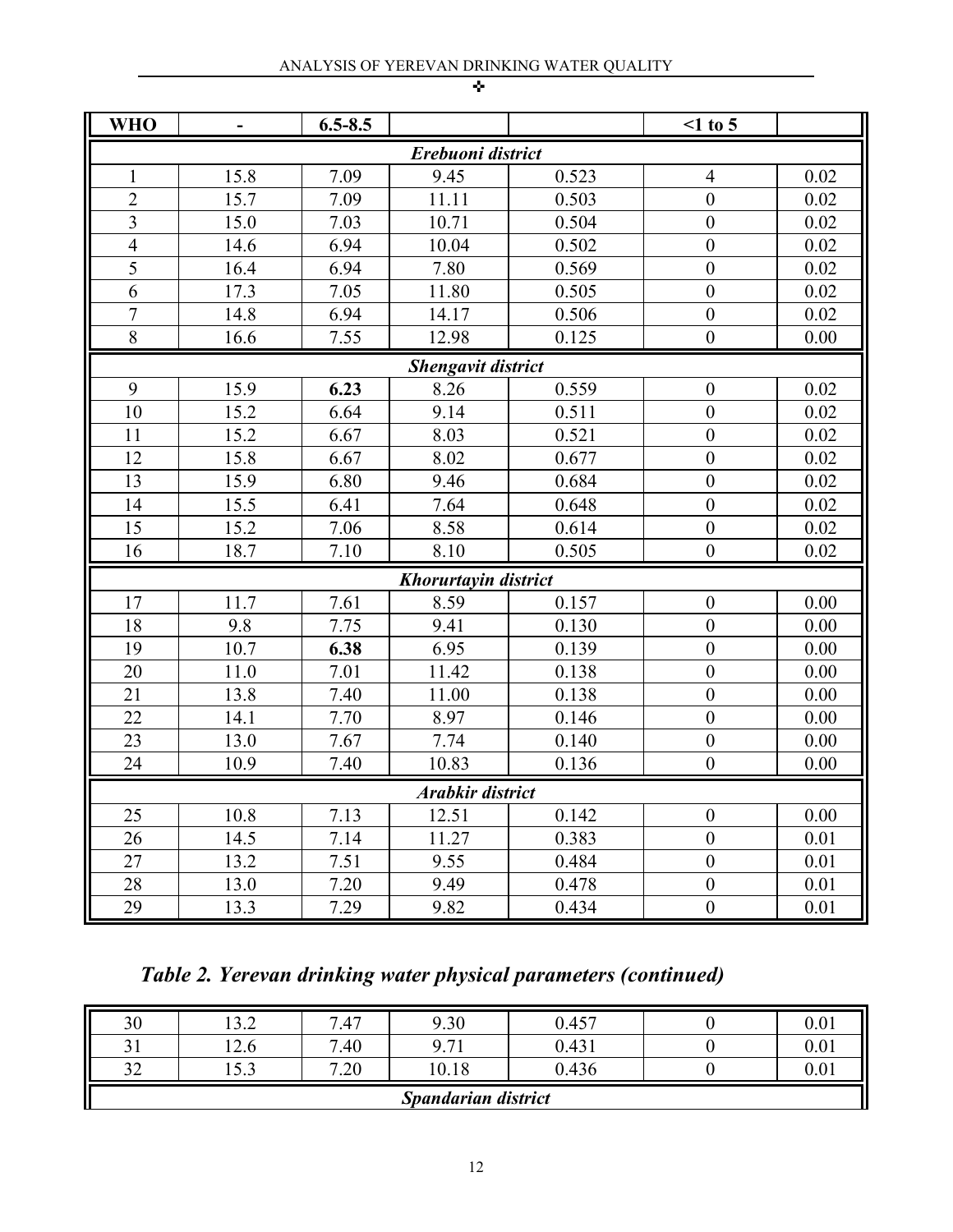| . .<br>. . |  |
|------------|--|
|            |  |

| 33                  | 19.2 | 6.47 | 10.27                     | 0.440 | $\boldsymbol{0}$ | 0.01     |  |  |  |  |
|---------------------|------|------|---------------------------|-------|------------------|----------|--|--|--|--|
| 34                  | 14.1 | 7.22 | 11.41                     | 0.398 | $\mathbf{0}$     | 0.01     |  |  |  |  |
| 35                  | 13.4 | 7.41 | 11.41                     | 0.406 | $\boldsymbol{0}$ | 0.01     |  |  |  |  |
| 36                  | 15.3 | 7.65 | 11.41                     | 0.716 | $\mathbf{0}$     | 0.03     |  |  |  |  |
| 37                  | 16.9 | 7.67 | 10.24                     | 0.137 | $\boldsymbol{0}$ | 0.00     |  |  |  |  |
| 38                  | 12.2 | 7.80 | 13.49                     | 0.114 | $\mathbf{0}$     | 0.00     |  |  |  |  |
| 39                  | 12.6 | 7.61 | 10.98                     | 0.118 | $\boldsymbol{0}$ | 0.00     |  |  |  |  |
| 40                  | 12.7 | 7.55 | 9.95                      | 0.113 | $\boldsymbol{0}$ | 0.00     |  |  |  |  |
| Miasnikian district |      |      |                           |       |                  |          |  |  |  |  |
| 41                  | 14.5 | 7.22 | 10.72                     | 0.492 | $\boldsymbol{0}$ | 0.01     |  |  |  |  |
| 42                  | 12.4 | 7.86 | 11.26                     | 0.144 | $\overline{0}$   | 0.00     |  |  |  |  |
| 43                  | 13.2 | 7.57 | 9.68                      | 0.129 | $\boldsymbol{0}$ | 0.00     |  |  |  |  |
| 44                  | 16.0 | 7.40 | 10.55                     | 0.447 | $\boldsymbol{0}$ | 0.01     |  |  |  |  |
| 45                  | 13.8 | 7.56 | 10.60                     | 0.447 | $\boldsymbol{0}$ | 0.01     |  |  |  |  |
| 46                  | 11.9 | 7.45 | 10.21                     | 0.123 | $\mathbf{0}$     | 0.00     |  |  |  |  |
| 47                  | 14.0 | 7.48 | 10.31                     | 0.120 | $\boldsymbol{0}$ | 0.00     |  |  |  |  |
| 48                  | 15.0 | 7.30 | 10.46                     | 0.138 | $\boldsymbol{0}$ | 0.00     |  |  |  |  |
|                     |      |      | <b>Mashtots district</b>  |       |                  |          |  |  |  |  |
| 49                  | 15.6 | 7.60 | 10.75                     | 0.468 | $\boldsymbol{0}$ | 0.01     |  |  |  |  |
| 50                  | 16.9 | 7.62 | 10.83                     | 0.193 | $\boldsymbol{0}$ | 0.00     |  |  |  |  |
| 51                  | 13.6 | 6.81 | 11.85                     | 0.297 | $\boldsymbol{0}$ | 0.01     |  |  |  |  |
| 52                  | 13.5 | 6.70 | 11.92                     | 0.347 | $\mathbf{0}$     | 0.01     |  |  |  |  |
| 53                  | 13.5 | 6.60 | 13.45                     | 0.350 | $\mathbf{0}$     | 0.01     |  |  |  |  |
| 54                  | 14.4 | 7.18 | 9.34                      | 0.292 | $\boldsymbol{0}$ | 0.01     |  |  |  |  |
| 55                  | 14.3 | 7.20 | 9.71                      | 0.186 | $\boldsymbol{0}$ | 0.00     |  |  |  |  |
| 56                  | 12.2 | 7.13 | 12.56                     | 0.184 | $\boldsymbol{0}$ | 0.00     |  |  |  |  |
|                     |      |      | <b>Shahumian district</b> |       |                  |          |  |  |  |  |
| 57                  | 15.0 | 6.34 | 12.05                     | 0.322 | $\boldsymbol{0}$ | 0.01     |  |  |  |  |
| 58                  | 16.6 | 6.82 | 7.88                      | 0.466 | $\boldsymbol{0}$ | 0.01     |  |  |  |  |
| 59                  | 16.0 | 7.00 | 10.12                     | 0.348 | $\boldsymbol{0}$ | $0.01\,$ |  |  |  |  |
| 60                  | 16.3 | 6.83 | 12.32                     | 0.467 | $\boldsymbol{0}$ | 0.01     |  |  |  |  |
| 61                  | 17.5 | 6.85 | 7.36                      | 0.477 | $\boldsymbol{0}$ | 0.01     |  |  |  |  |
| 62                  | 16.2 | 7.01 | 9.35                      | 0.472 | $\boldsymbol{0}$ | 0.01     |  |  |  |  |
| 63                  | 16.4 | 6.75 | 7.83                      | 0.536 | $\boldsymbol{0}$ | 0.02     |  |  |  |  |
| 64                  | 16.0 | 6.87 | 8.13                      | 0.483 | $\boldsymbol{0}$ | 0.01     |  |  |  |  |

*Note: All results were field-determined using a Horiba U-10 water analyzer. Table 3. Yerevan drinking water bacteriological and inorganic parameters* 

| Sample | <b>Total</b> | Fecal | Giardia | <b>Salmonella</b> | Free     | <b>Combined</b> | <b>Nitrates</b> | <b>Fluoride</b> | <b>Total</b> |
|--------|--------------|-------|---------|-------------------|----------|-----------------|-----------------|-----------------|--------------|
| #      | Coliforms    | coli  | lamblia |                   | chlorine | Available       | (mgN/l)         | (mg/l)          | dissolved    |
|        | (MPN/        | forms |         |                   | (mg/l)   | Chlorine        | as              |                 | solids       |
|        | 1000ml)      |       |         |                   |          |                 | nitroge         |                 | (mg/l)       |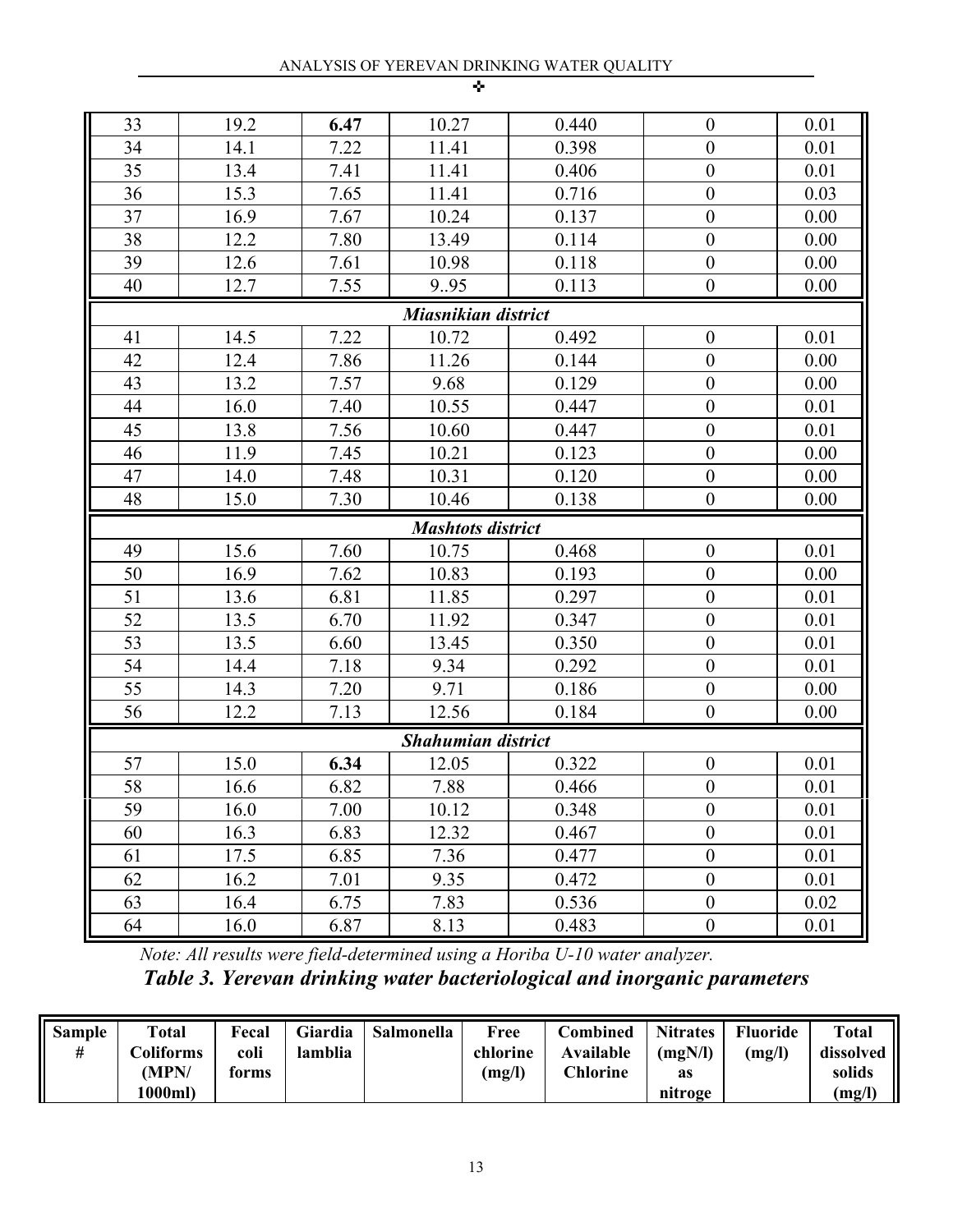|                         |                |                              |      |      |                           |      | $\mathbf n$ |                |       |
|-------------------------|----------------|------------------------------|------|------|---------------------------|------|-------------|----------------|-------|
| <b>GOST</b>             | 3              |                              |      |      | $0.3 - 0.5$               |      |             | $0.7 - 1.2$    |       |
| <b>EPA</b>              | $\bf{0}$       | $\bf{0}$                     |      |      |                           |      | 10          | $0.8 - 1.24$   | 500   |
| <b>MCLs</b>             |                |                              |      |      |                           |      |             |                |       |
| <b>WHO</b>              | $0 - 10$       | $\bf{0}$                     |      |      |                           |      | 10          | 1.5            | 1000  |
| Erebuoni district       |                |                              |      |      |                           |      |             |                |       |
| 1                       | 240            | $\ddot{}$                    | N.D. | N.D. | 1.5                       | N.D. | 2.8         | 0.25           | 414.0 |
| $\overline{2}$          | 23             |                              | N.D. | N.D. | 0.5                       | N.D. | 2.8         |                | 402.0 |
| $\overline{\mathbf{3}}$ | 43             | $\boldsymbol{+}$             | N.D. | N.D. | $\boldsymbol{0}$          | N.D. | 2.8         | 0.25           | 401.0 |
| 4                       | $<$ 3          | $\overline{\phantom{a}}$     | N.D. | N.D. | $\boldsymbol{0}$          | N.D. | 2.8         | ÷              | 405.0 |
| 5                       | $<$ 3          |                              | N.D. | N.D. | 0.2                       | N.D. | 3.1         |                | 470.0 |
| 6                       | $<$ 3          |                              | N.D. | N.D. | 0.04                      | N.D. | 2.6         | 0.26           | 418.0 |
| $\overline{7}$          | $\overline{7}$ | $\qquad \qquad \blacksquare$ | N.D. | N.D. | 0.3                       | N.D. | 2.5         | 0.27           | 420.0 |
| 8                       | 43             | $\blacksquare$               | N.D. | N.D. | 0.4                       | N.D. | 1.1         | $\blacksquare$ | 121.0 |
|                         |                |                              |      |      | <b>Shengavit district</b> |      |             |                |       |
| 9                       | $<$ 3          | ÷,                           | N.D. | N.D. | 0.15                      | N.D. | 1.1         | 0.25           | 434.0 |
| 10                      | $<$ 3          |                              | N.D. | N.D. | 0.1                       | N.D. | 2.8         | 0.25           | 386.0 |
| 11                      | $<$ 3          |                              | N.D. | N.D. | 0.15                      | N.D. | 2.6         | 0.12           | 391.0 |
| 12                      | $<$ 3          | $\blacksquare$               | N.D. | N.D. | 0.15                      | N.D. | 2.8         |                | 514.0 |
| 13                      | $<$ 3          | $\overline{a}$               | N.D. | N.D. | 0.1                       | N.D. | 2.8         | 0.25           | 520.0 |
| 14                      | 9              |                              | N.D. | N.D. | 0.2                       | N.D. | 2.7         | 0.25           | 483.0 |
| 15                      | 15             | $+$                          | N.D. | N.D. | 0.1                       | N.D. | 3.0         | 0.25           | 481.0 |
| 16                      | 15             | $\ddot{}$                    | N.D. | N.D. | 0.1                       | N.D. | 2.7         | 0.26           | 388.0 |
|                         |                |                              |      |      | Khorurtayin district      |      |             |                |       |
| 17                      | 23             |                              | N.D. | N.D. | 0.1                       | N.D. | 1.1         | 0.20           | 137.0 |
| 18                      | $<$ 3          |                              | N.D. | N.D. | 0.1                       | N.D. | 1.0         |                | 128.0 |
| 19                      | $<$ 3          | $\overline{\phantom{a}}$     | N.D. | N.D. | 0.1                       | N.D. | 1.0         | 0.20           | 123.0 |
| 20                      | $<$ 3          |                              | N.D. | N.D. | 0.1                       | N.D. | 1.0         |                | 132.0 |
| $\overline{21}$         | 240            | $\ddot{}$                    | N.D. | N.D. | 0.05                      | N.D. | 1.0         | 0.22           | 113.0 |
| 22                      | 240            | $\ddot{}$                    | N.D. | N.D. | 0.1                       | N.D. | 1.0         |                | 110.0 |
| 23                      | 240            | $\! + \!$                    | N.D. | N.D. | $\boldsymbol{0}$          | N.D. | 1.2         | 0.20           | 113.0 |
| 24                      | $\overline{4}$ | $\blacksquare$               | N.D. | N.D. | $\theta$                  | N.D. | 1.1         | $\blacksquare$ | 110.0 |
|                         |                |                              |      |      | <b>Arabkir district</b>   |      |             |                |       |
| 25                      | 9              | $\! + \!$                    | N.D. | N.D. | 0.1                       | N.D. | 1.2         | 0.27           | 210.0 |
| 26                      | $<$ 3          |                              | N.D. | N.D. | 0.05                      | N.D. | 2.7         |                | 238.0 |
| 27                      | $<$ 3          |                              | N.D. | N.D. | 0.1                       | N.D. | 3.3         | 0.27           | 330.0 |

Key: N.D. - not detected + - detected (positive)

| Table 3. Yerevan drinking water bacteriological and inorganic parameters |                    |  |  |
|--------------------------------------------------------------------------|--------------------|--|--|
|                                                                          | <i>(continued)</i> |  |  |

| 28        | -                        | 1 T T<br>N.D.        | N.D. | 0.05 | N.D. | J.U              |      | 313.0 |
|-----------|--------------------------|----------------------|------|------|------|------------------|------|-------|
| 29        | $\overline{\phantom{0}}$ | $\mathbf{r}$<br>N.D. | N.D. | 0.05 | N.D. | $\angle 0$       | 0.27 | 281.0 |
| 30        | -                        | NT TV<br>N.D.        | N.D. | 0.05 | N.D. | $\angle 0$       |      | 334.0 |
| <u>Ji</u> | $\overline{\phantom{0}}$ | N.D.                 | N.D. | 0.1  | N.D. | $\overline{a}$ . | 0.27 | 284.0 |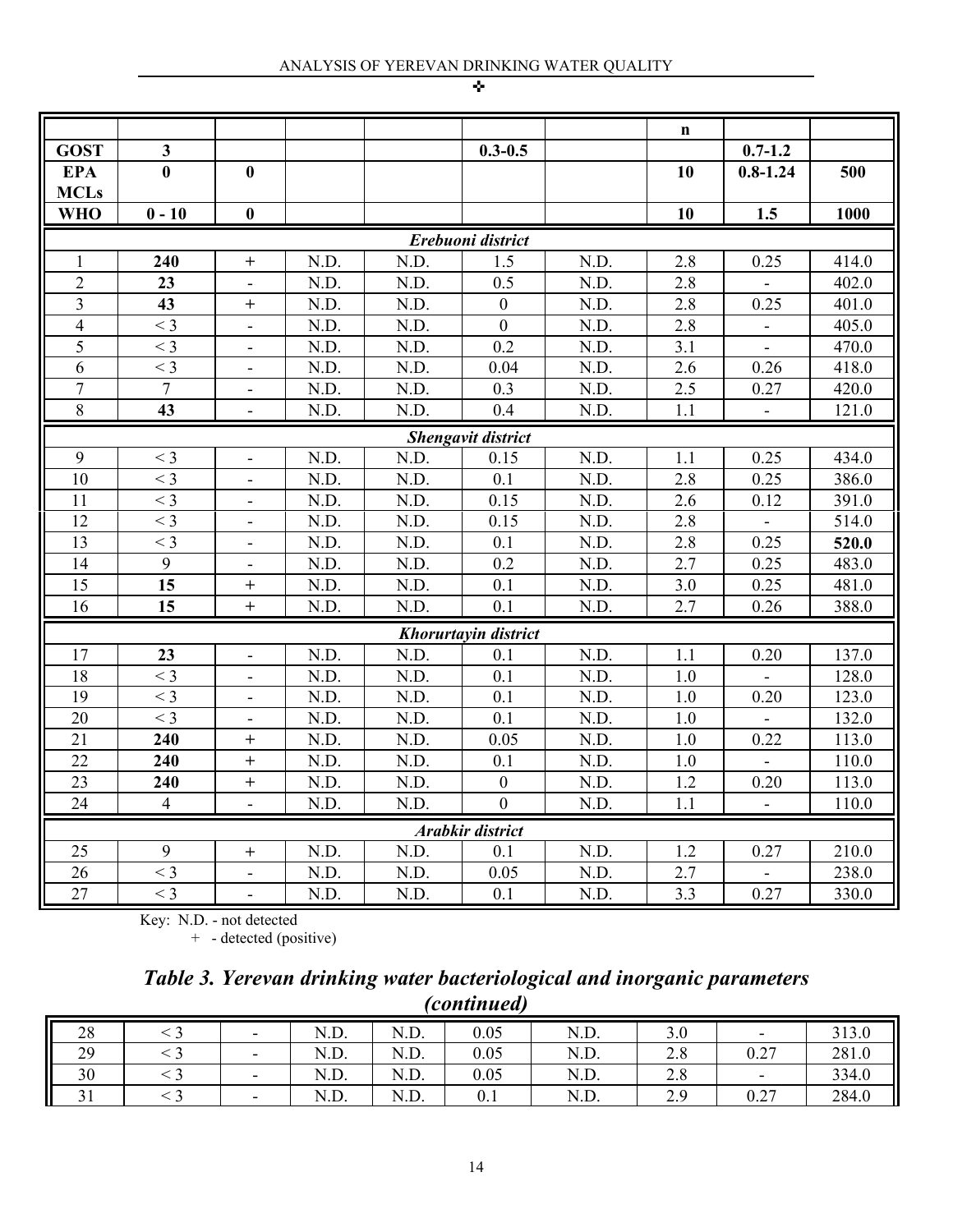| 32<br>N.D.<br>2.8<br>$<$ 3<br>$\mathbf{0}$                                                     |                     |                                  |      |      |                           |      |     |                          |       |  |  |  |
|------------------------------------------------------------------------------------------------|---------------------|----------------------------------|------|------|---------------------------|------|-----|--------------------------|-------|--|--|--|
|                                                                                                |                     | $\overline{\phantom{a}}$         | N.D. | N.D. |                           |      |     | $\overline{\phantom{a}}$ | 286.0 |  |  |  |
| <b>Spandarian district</b>                                                                     |                     |                                  |      |      |                           |      |     |                          |       |  |  |  |
| 33                                                                                             | $<$ 3               | Ξ.                               | N.D. | N.D. | $\mathbf{0}$              | N.D. | 2.8 | 0.22                     | 327.0 |  |  |  |
| 34                                                                                             | $<$ 3               | $\blacksquare$                   | N.D. | N.D. | 0.05                      | N.D. | 3.0 |                          | 310.0 |  |  |  |
| 35                                                                                             | $<$ 3               |                                  | N.D. | N.D. | 0.05                      | N.D. | 2.7 | 0.25                     | 315.0 |  |  |  |
| 36                                                                                             | $<$ 3               | $\overline{\phantom{a}}$         | N.D. | N.D. | $\boldsymbol{0}$          | N.D. | 3.5 |                          | 546.0 |  |  |  |
| 37                                                                                             | $<$ 3               |                                  | N.D. | N.D. | 0.05                      | N.D. | 1.2 | 0.20                     | 114.0 |  |  |  |
| 38                                                                                             | $<$ 3               | Ξ.                               | N.D. | N.D. | 0.1                       | N.D. | 1.1 |                          | 108.0 |  |  |  |
| 39                                                                                             | $<$ 3               |                                  | N.D. | N.D. | 0.1                       | N.D. | 1.1 | 0.20                     | 110.0 |  |  |  |
| 40                                                                                             | $<$ 3               | $\overline{\phantom{a}}$         | N.D. | N.D. | 0.1                       | N.D. | 1.1 | $\blacksquare$           | 94.0  |  |  |  |
|                                                                                                | Miasnikian district |                                  |      |      |                           |      |     |                          |       |  |  |  |
| N.D.<br>N.D.<br>3.0<br>41<br>$<$ 3<br>N.D.<br>0.1<br>305.0<br>0.44<br>$\overline{\phantom{a}}$ |                     |                                  |      |      |                           |      |     |                          |       |  |  |  |
| 42                                                                                             | $<$ 3               | Ξ.                               | N.D. | N.D. | $\theta$                  | N.D. | 1.2 |                          | 98.0  |  |  |  |
| 43                                                                                             | 23                  |                                  | N.D. | N.D. | 0.05                      | N.D. | 1.2 | 0.25                     | 258.0 |  |  |  |
| 44                                                                                             | $<$ 3               | $\overline{\phantom{a}}$         | N.D. | N.D. | 0.05                      | N.D. | 3.0 |                          | 324.0 |  |  |  |
| 45                                                                                             | $<$ 3               | $\blacksquare$                   | N.D. | N.D. | 0.1                       | N.D. | 3.0 | 0.25                     | 322.0 |  |  |  |
| 46                                                                                             | $<$ 3               | $\overline{\phantom{a}}$         | N.D. | N.D. | 0.15                      | N.D. | 1.1 |                          | 90.0  |  |  |  |
| 47                                                                                             | $\overline{4}$      | -                                | N.D. | N.D. | 0.1                       | N.D. | 1.1 | 0.10                     | 86.0  |  |  |  |
| 48                                                                                             | $<$ 3               | $\overline{\phantom{a}}$         | N.D. | N.D. | $\boldsymbol{0}$          | N.D. | 1.3 | $\blacksquare$           | 100.0 |  |  |  |
|                                                                                                |                     |                                  |      |      | <b>Mashtots district</b>  |      |     |                          |       |  |  |  |
| 49                                                                                             | $<$ 3               | $\overline{\phantom{a}}$         | N.D. | N.D. | 0.1                       | N.D. | 3.0 | 0.30                     | 328.0 |  |  |  |
| 50                                                                                             | $<$ 3               | $\blacksquare$                   | N.D. | N.D. | 0.1                       | N.D. | 2.1 |                          | 186.0 |  |  |  |
| 51                                                                                             | 23                  |                                  | N.D. | N.D. | 0.1                       | N.D. | 2.2 | 0.20                     | 281.0 |  |  |  |
| 52                                                                                             | 23                  | $\overline{\phantom{a}}$         | N.D. | N.D. | 0.05                      | N.D. | 2.1 |                          | 296.0 |  |  |  |
| 53                                                                                             | 43                  |                                  | N.D. | N.D. | 0.05                      | N.D. | 2.1 | 0.30                     | 309.0 |  |  |  |
| 54                                                                                             | 93                  | $^{+}$                           | N.D. | N.D. | 0.05                      | N.D. | 2.1 |                          | 246.0 |  |  |  |
| 55                                                                                             | $<$ 3               | $\overline{\phantom{a}}$         | N.D. | N.D. | 0.05                      | N.D. | 2.2 | 0.25                     | 171.0 |  |  |  |
| 56                                                                                             | $<$ 3               | $\overline{\phantom{a}}$         | N.D. | N.D. | 0.05                      | N.D. | 2.1 |                          | 184.0 |  |  |  |
|                                                                                                |                     |                                  |      |      | <b>Shahumian district</b> |      |     |                          |       |  |  |  |
| 57                                                                                             | 9                   |                                  | N.D. | N.D. | 0.05                      | N.D. | 2.2 | 0.25                     | 272.0 |  |  |  |
| 58                                                                                             | $<$ 3               | $\overline{\phantom{a}}$         | N.D. | N.D. | 0.1                       | N.D. | 2.4 |                          | 392.0 |  |  |  |
| 59                                                                                             | $<$ 3               | ۰.                               | N.D. | N.D. | 0.05                      | N.D. | 2.5 | 0.27                     | 296.0 |  |  |  |
| 60                                                                                             | $<$ 3               | $\overline{\phantom{a}}$         | N.D. | N.D. | 0.1                       | N.D. | 2.5 | $\blacksquare$           | 380.0 |  |  |  |
| 61                                                                                             | 75                  | $\begin{array}{c} + \end{array}$ | N.D. | N.D. | 0.05                      | N.D. | 2.5 | 0.27                     | 379.0 |  |  |  |
| 62                                                                                             | $<$ 3               | $\overline{\phantom{a}}$         | N.D. | N.D. | 0.05                      | N.D. | 2.4 | $\blacksquare$           | 373.0 |  |  |  |
| 63                                                                                             | $<$ 3               | $\blacksquare$                   | N.D. | N.D. | 0.05                      | N.D. | 2.3 | 0.27                     | 424.0 |  |  |  |
| 64                                                                                             | $<$ 3               | $\overline{\phantom{a}}$         | N.D. | N.D. | 0.05                      | N.D. | 2.5 | $\blacksquare$           | 375.0 |  |  |  |

# *Table 4. The results of nitrates and TDS analyzed in the US*

| <b>Sample</b> | <b>Nitrates</b><br>(mgN/I) | <b>Total Dissolved Solids</b><br>mg/ |
|---------------|----------------------------|--------------------------------------|
| GOST          |                            |                                      |
| EPA           |                            | 500                                  |
| WHO           |                            | 1000                                 |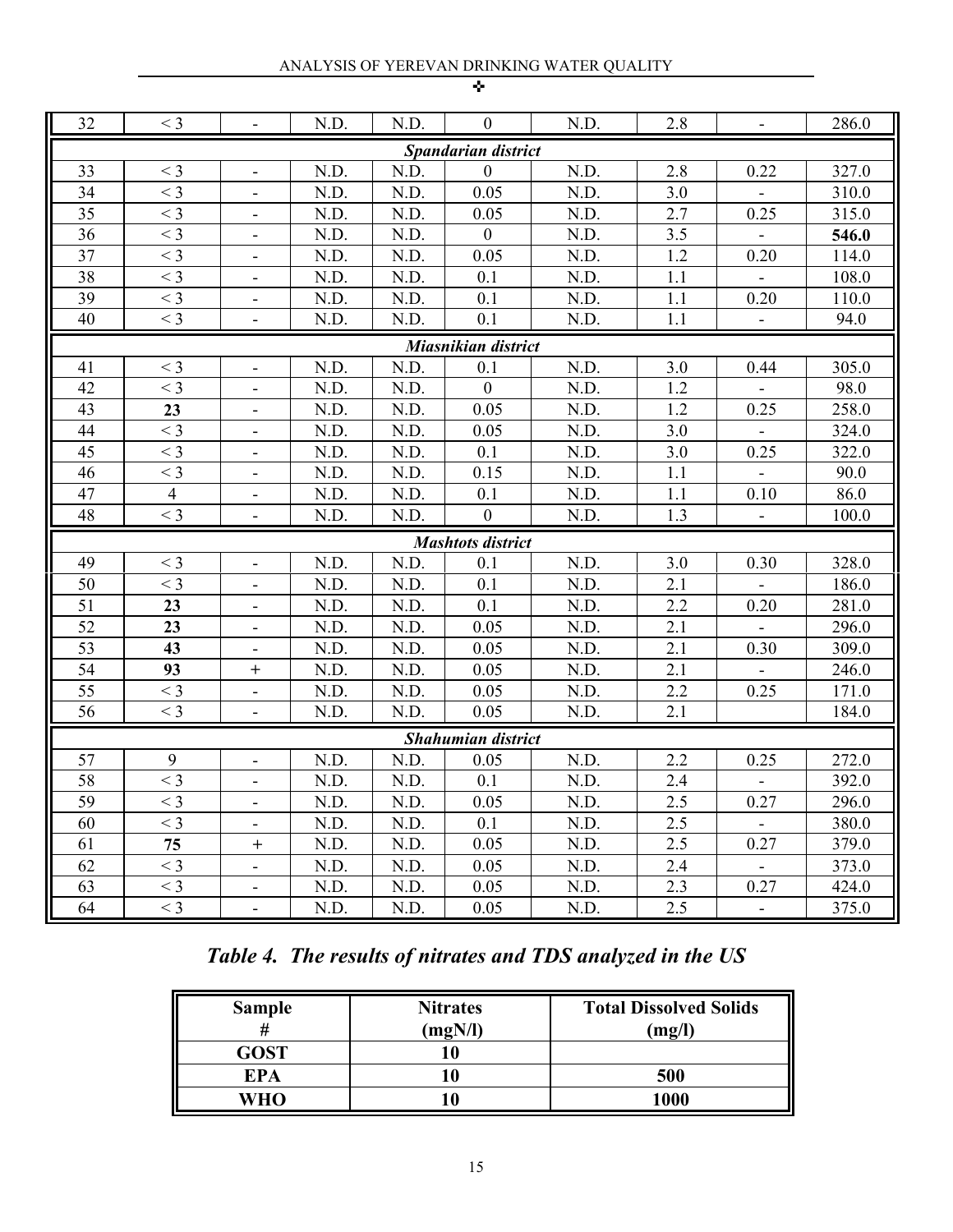|    | Erebuoni district         |     |
|----|---------------------------|-----|
| 3  | 3.4                       | 340 |
|    | <b>Shengavit district</b> |     |
| 11 | 3.4                       | 400 |
|    | Khorurtayin district      |     |
| 19 | 1.3                       | 200 |
|    | Arabkir district          |     |
| 26 | 3.9                       | 370 |
|    | Spandarian district       |     |
| 35 | 4.1                       | 320 |
|    | Miasnikian district       |     |
| 42 | 1.1                       | 140 |
|    | <b>Mashtots district</b>  |     |
| 51 | 2.3                       | 280 |
|    | <b>Shahumian district</b> |     |
| 58 | 2.7                       | 370 |